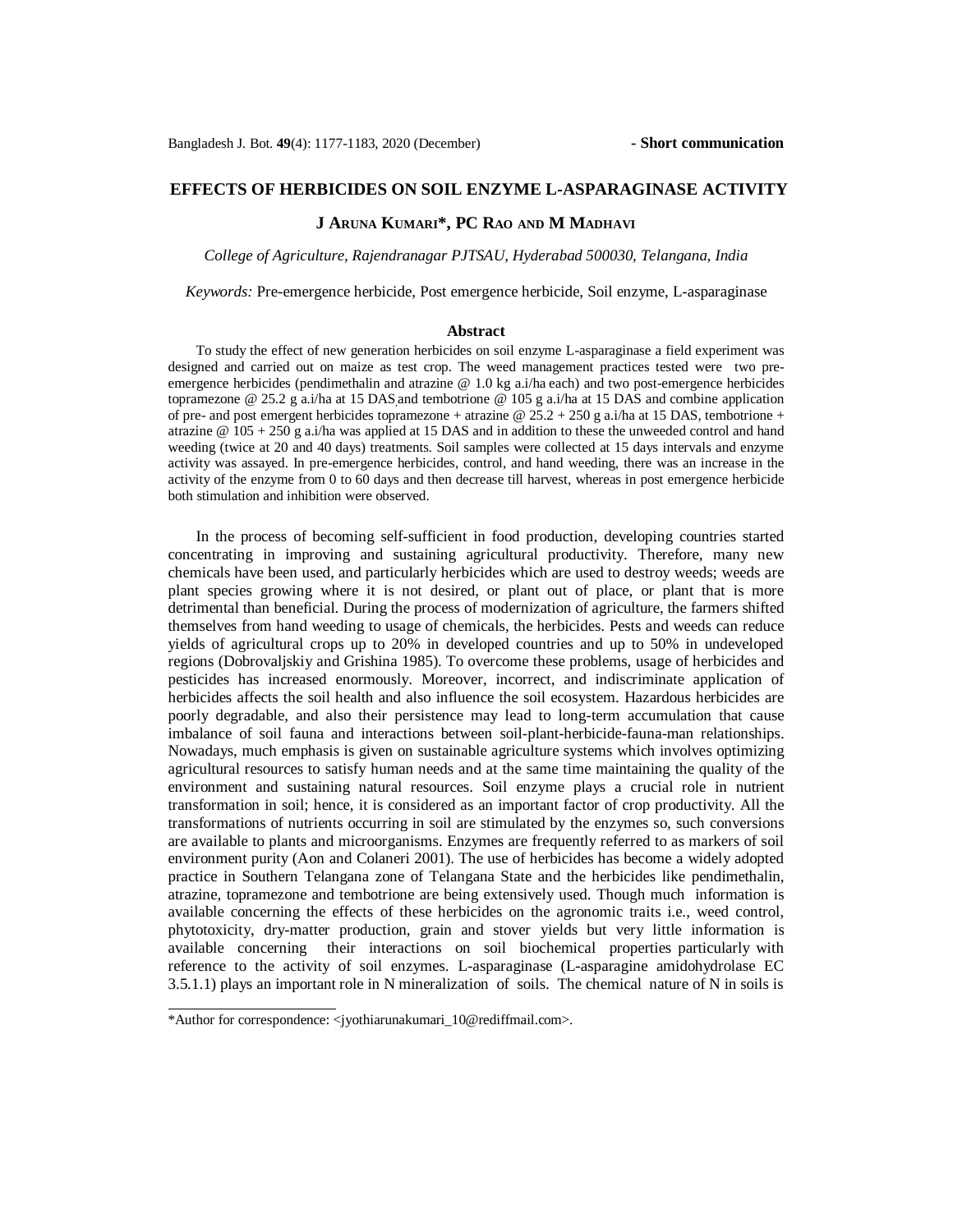such that a large proportion  $(15 - 25%)$  of the total soil N is often released as NH<sub>4</sub><sup>+</sup> by acid hydrolysis (6N HCl). Sowden, (1958) suggested that a portion of the released  $NH_4^+$  comes from the hydrolysis of amide (asparagine and glutamine) residues in soil organic matter. Bremner (1955) reported that hydrolysis of humic preparation released 7.3 to 12.6% of total nitrogen in the form of amide nitrogen. Sowden (1958) also reported that a percentage of the  $NH_4^+$  released during acid hydrolysis was equal to or nearly equal to the sum of nitrogen released from asparatic acid - N plus glutamic acid - N derived from of asparagine and glutamine. Hence, a field experiment was conducted at College Farm to study the effect of two pre-emergence herbicides (pendimethalin and atrazine @ 1.0 kg a.i/ha each) and two post-emergence herbicides topramezone @ 25.2 g a.i/ha at 15 DAS and tembotrione @ 105 g a.i/ha at 15 DAS and combine application of pre- and post emergent herbicides topramezone + atrazine  $@$  25.2 + 250 g a.i/ha at 15 DAS, tembotrione + atrazine  $\omega$  105 + 250 g a.i/ha was applied at 15 DAS and in addition to these the unweeded control and hand weeding (twice at 20 and 40 days) treatments. The soil samples were collected at 15 days intervals till harvest and were examined for the activity of enzyme L-asparaginase.

A field experiment was carried out in the College farm at College of Agriculture in Professor Jayashankar Telangana State Agriculture University during the Karif season 2014 . The climate of the experimental site was semi-arid during the growth period from 08.07.2014 to 20.10.2014. Initial soil samples were analyzed for physico-chemical and chemical properties by following standard procedures. Mechanical analysis Bouyoucos Hydrometer (Bouyoucos 1962) chemical analysis pH (Jackson 1973), EC (Jackson 1973), organic carbon (Walkley and Black method 1934) was used. Available nitrogen alkaline permanganate method (Subbaiah and Asija 1956), available phosphorus Olsen's method (Olsen *et al*. 1954) and available potassium neutral normal ammonium acetate method using Flame Photometer (Jackson 1973) were used. The pH of the experimental field was 7.68, EC 0.19 dS/m, CEC (c mol  $(p+)/kg$ ) 39.38 and organic carbon was 0.20. The N status of the experimental field was low (255.4 kg/ha), available P (25.1 kg/ha) and available K status were in higher range  $(263.2 \text{ kg/ha})$ . The soil texture was sandy loam with sand (70%), silt (12%) and clay (18%).

| Treatments     |                                                                                                                     |  |  |
|----------------|---------------------------------------------------------------------------------------------------------------------|--|--|
| $T_{1}$        | Atrazine 50% WP $@ 1.0 \text{ kg}$ a.i/ha as PE fb inter cultivation at 30 DAS                                      |  |  |
| T <sub>2</sub> | Intercropping of maize with cowpea and application of T <sub>2</sub> pendimethalin 30 % EC @ 1.0 kg a.i/ha<br>as PE |  |  |
| $T_{3}$        | Tembotrione 42% SC $\omega$ 105 g a.i/ha as PoE at 15 DAS                                                           |  |  |
| $T_{4}$        | Topramezone + atrazine $\omega$ 25.2 + 250 g a.i/ha as PoE at 15DAS                                                 |  |  |
| $T_{5}$        | Tembotrione+ atrazine @ $105 + 250$ g a.i/ha as PoE at 15DAS                                                        |  |  |
| $T_6$          | Tembotrione 42% SC $\omega$ 105 g a.i/ha as PoE at 15 DAS                                                           |  |  |

- T<sup>7</sup> Handweeding at 20 and 40 DAS
- T<sub>8</sub> Unweeded control.

Soil enzyme L-asparaginase activity was assayed by quantifying the rate of release of  $NH_4^+$ from the hydrolysis of asparagine as described by Frankerberger, W.T., Jr., and Tabatabai, M.A., (1991). The activity of L-asparaginase was assayed by steam distillation method. In this method 30 ml of the supernatant with KCl-AgSO<sub>4</sub> extract was taken and transferred to Kjeldahl flask. To this a pinch of MgO was added and was kept at one end of the distillation unit. During steam distillation for 4 min, the solution containing MgO was heated and the ammonia was released into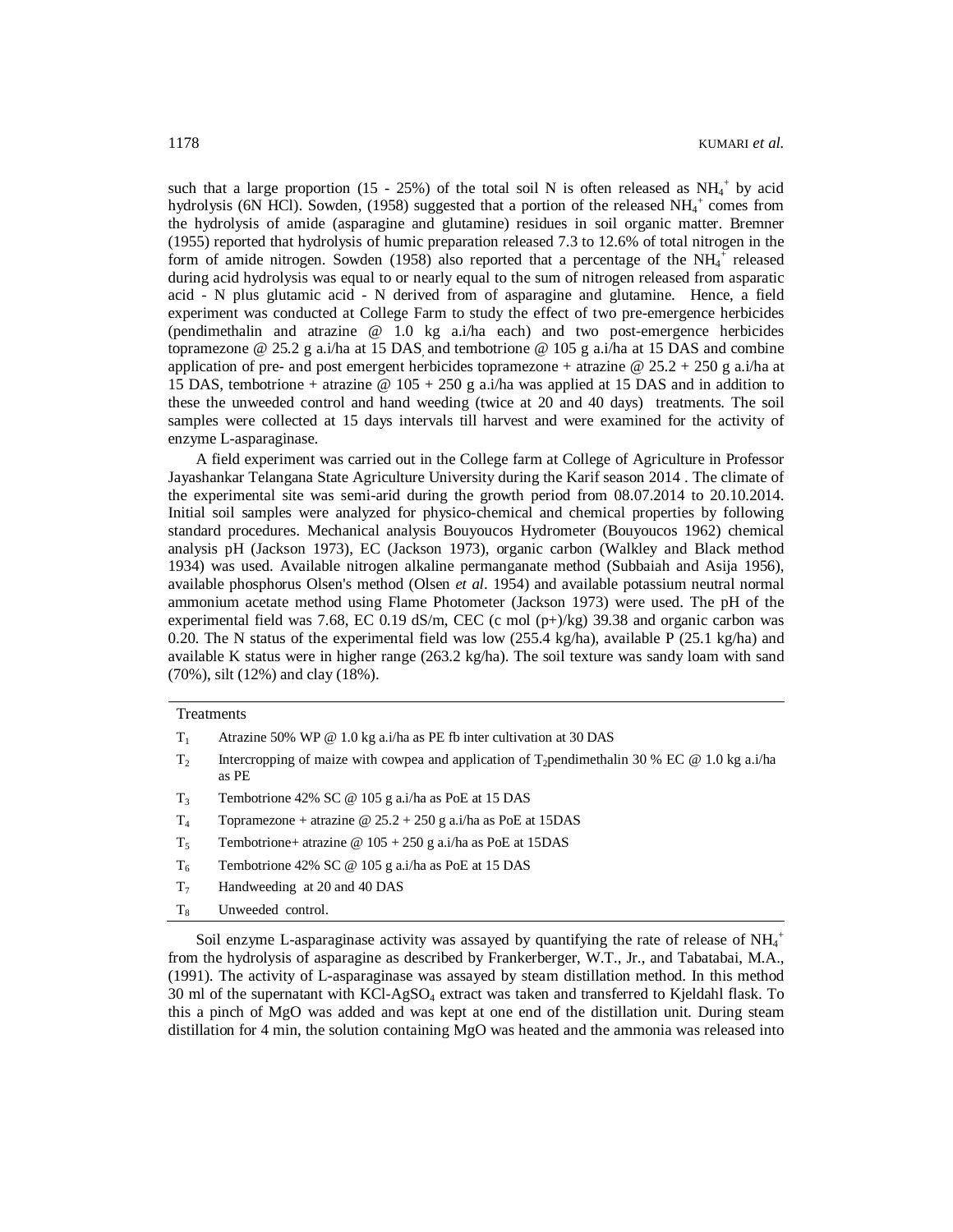boric acid containing mixed indicator through a tube dipped in the solution. The ammonia released would change the colour of the solution from pink to pale green at the end of the distillation. This was titrated against standardized  $0.005$  N  $H<sub>2</sub>SO<sub>4</sub>$  and the amount released was calculated and expressed as  $\mu$ g of NH<sub>4</sub><sup>+</sup> released/g soil/h. Correlation study was carried out to find the relationship between soil properties and soil enzyme activities

The texture of experimental field was sandy loam with pH of 7.6. The soil was low in available nitrogen (255.4 kg/ha), medium in available phosphorus (25.1 kg/ha) and potassium (263.2 kg/ha). The activity of L-asparaginase (expressed as  $\mu$ g of NH<sub>4</sub><sup>+</sup> released/g soil/hr) as influenced by the herbicide treatments is presented in Figs 1 - 2. A close perusal of data indicates that significant difference exists between different herbicide treatments and periods of study. In case of pre-emergence treatments with herbicides atrazine, pendimethalin the enzyme activity of L-asparaginase (expressed as  $\mu$ g of NH<sub>4</sub><sup>+</sup> released/g soil/h) was observed to increase from at 0 to 60 DAT. At 0 DAT the L-asparaginase activity for atrazine was (1.71), pendimethalin (2.79), hand weeding (2.9) and control (2.79). At 60 DAT the L-asparaginase activity for atrazine was (4.52),



 $T_1$  atrazine,  $T_2$  pendimethalin,  $T_3$  hand weeding and  $T_4$  control Fig. 1. Effect of pre-emergence herbicides on soil L-asparaginase activity.

pendimethalin (5.72), hand weeding (4.14) and control (4.28) and then decreased till harvest. The highest enzyme activity was observed at 60 DAT for all the four treatments. However, at the initial stages in case of atrazine inhibition was observed and these might be due to competitive inhibition of the enzyme later was restored due synthesis of fresh enzyme as well as more substrate. The decreasing order of L-asparaginase activity was pendimethalin  $(5.72)$  atrazine  $(4.52)$  > control  $(4.28)$  > hand weeding  $(4.14)$ .

The enzyme activity observed in case of post-emergence herbicides, tembotrione is as follows, the activity increased from 0 (3.95) to 45 DAT (5.25) and thereafter decreased till harvest, the activity was higher than that of control at each stage. On the other hand, the activity of the enzyme in case of topramezone increased from 0 to 15 DAT and later decreased during the process of decrease, the activity was lower than that of control. Here, it was evident that as the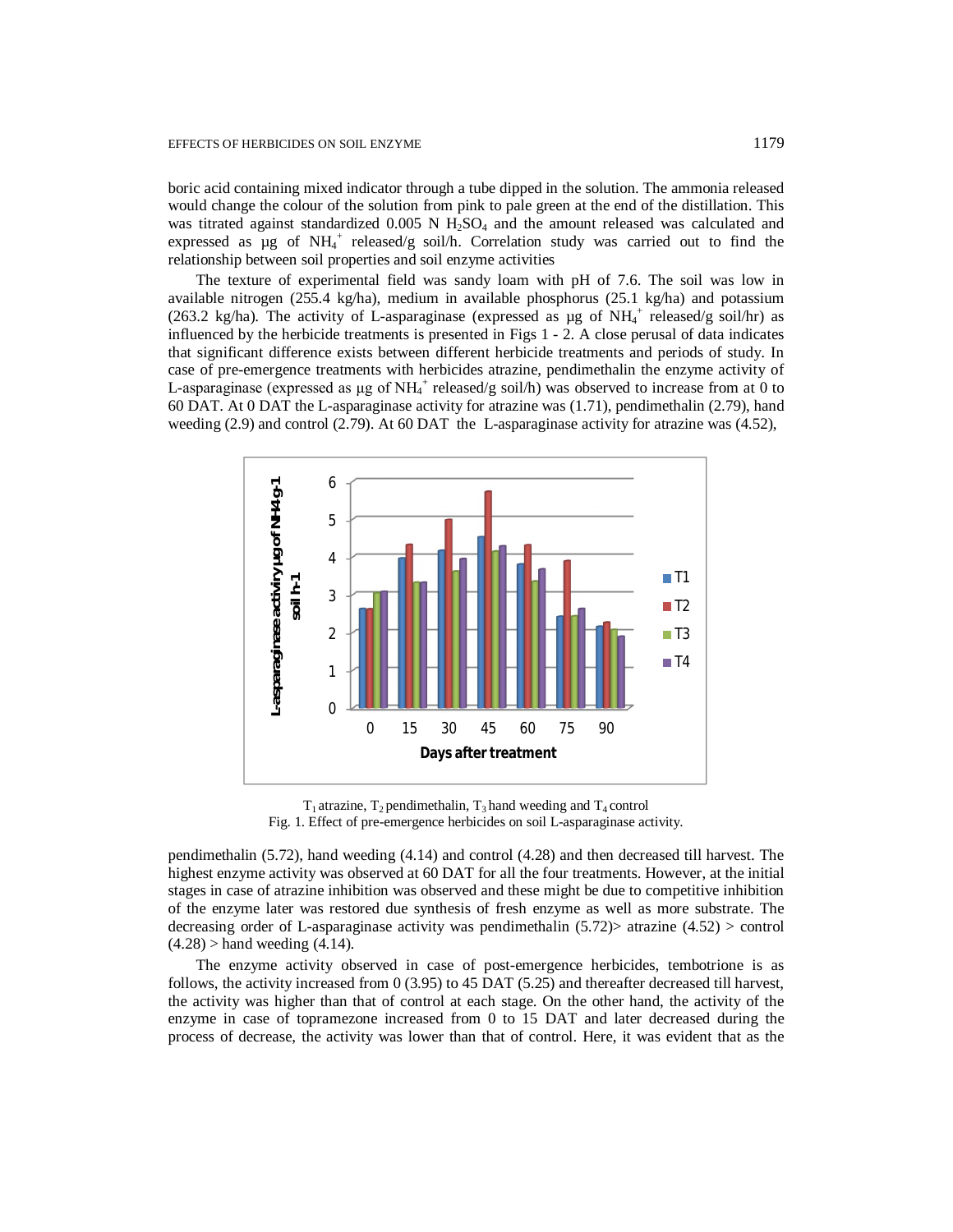period of incubation increased the rate of activity of the enzyme decreased with exception when new enzyme was synthesized by the plant roots and other fauna present in the soil. In the combined form of application, the topramezone and atrazine the activity decreased from 0 (4.95) to 30 DAT (2.23) and then increased till 60 (4.09) later decreased till harvest. In case of tembotrion and atrazine the enzyme activity increased at initial stage i.e.:0 DAT (3.77) when compared to that of control (3.08) to 15 DAT (4.27) and decreased latter till harvest, a clear comparison could be obtained between control and treatments because both stimulation and inhibition was observed in case of treatments. From the data, one can clearly observe that significant difference exists between different herbicide treatments and periods of study.



 $T_1$  topramezone,  $T_2$  tembotrione,  $T_3$  topramezone + atrazine,  $T_4$  tembotrione + atrazine  $T_5$  hand weeding and  $T_6$  control.

Fig. 2. Effect of post-emergence herbicides and combination of pre- and post emergence herbicides on soil L-asparaginase activity.

### **Table 1. Statistical analysis.**

| Analysis of variance              | SE(m) | CD    |
|-----------------------------------|-------|-------|
| Herbicides                        | 0.030 | 0.084 |
| L-asparaginase                    | 0.031 | 0.089 |
| Herbicide $\times$ L-asparaginase | 0.090 | 0.252 |

Similar results were observed by ( Latha and Gopal 2010). In the present study, there was a clear stimulation at the beginning as time of incubation increased, the rate of enzyme activity decreased and later the enzyme started recovering from initial inhibition and the enzyme activity was lower than control at all the stages of DAT. The herbicides affect microbial population indirectly causing physiological changes and increased enzymatic production by the microbial population after recovery and there by degrading the herbicide. The increased activity with the application of atrazine, pendimethalin at 60 DAS and the possible reason could be that soil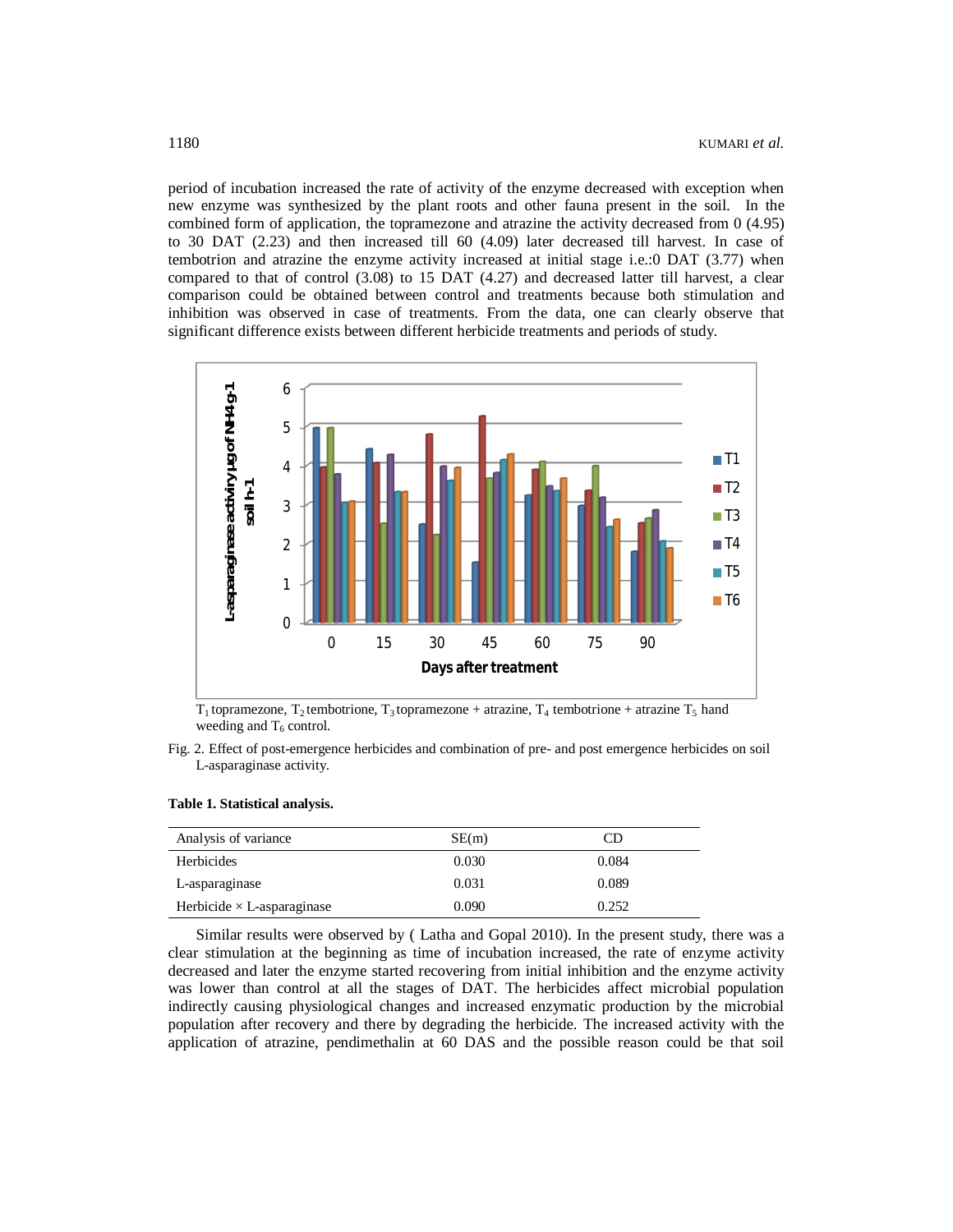microbial population uses herbicides and their metabolites as source of nutrition and some groups of microbes get themselves involved in decomposing the herbicide a few days after their application. Similarly, secondary population of microbes induces enzymes which decompose herbicides while they are passing through a period of adaptation. Further the herbicides were found to affect the microbial population indirectly by changing their bio-synthetic mechanism, that is, a change in level of protein biosynthesis which is reflected on ratio of extra- and intra-cellular enzymes produced. Microbes are also affected in protein biosynthesis, thereby causing induction or repression of synthesis of certain enzymes (Milosevic and Govedarica 2002). Xiaohua *et al.* (2005) reported decrease in the activity of alkaline phosphatase due to acetamiprid application because this herbicide had altered the membrane permeability of phosphate solubilizers that release phosphatase enzyme.

Some workers (Martins *et al*. 2011, Bello *et al*. 2013, Nikoloff *et al*. 2013) opined that the decrease in activity of soil enzymes is due to biotic stress induced by herbicides in the soil. (Sofo *et al*. 2012, Vladoiu *et al*. 2015) reported that when herbicides were incubated for prolonged period under certain circumstance, can act as strong inhibitors of enzymes. Vandana *et al.* (2012) revealed that urease enzyme activity has increased from 0 to 60 days after transplantation. Tejada (2009) revealed that when more than one herbicide is used it can cause strong inhibitory effect on the microbiological activity of soil than individual application which is in turn effect soil enzyme activity.

Besides, certain groups of microorganisms start to decompose herbicides a few days after the application (Milosevic *et al*. 2002). Rasool and Reshi (2010) found that the influence of pesticides on activity of the enzyme differ variably, soil enzymes like urease and asparaginase were inhibited and others like dehydrogenase, protease and amidase activities were stimulated. Apart from these few enzyme activities differed drastically because other factors also play a role, pH effect phosphatase activity. Weaver *et al. (*2004) reported inactivation of most soil enzymes, because of herbicide attachment on the active site of enzyme and thus preventing substrate attachment to the enzyme. Increasing trend in the activity of urease was observed from day 15 to day 60. This reduction in inhibitory effect was due to soil microbe's recovery with the passage of time due to which urease activity increased. Singh (2014) reported that high dose of pendimethalin inhibited soil enzymes irreversibly by completely inactivating the enzyme hence decrease in enzyme activity during lag period of bacteria but the microbes were able to overcome this period and synthesis of new pool of enzymes by plant as well as microbes. Zahir *et al*. (2001) described mortality of weed roots by herbicide application as a result root exudate that contain auxin and gibberellins declined which might be involved in enzymes activity enhancement, so their suppression contributes toward this decline in dehydrogenase. Enzymes of extracellular origin and the death of some microorganisms may cause a decline in the production and excretion of enzyme which leads to the reduction in the soil activity. Riah *et al.* (2014) classified herbicides as stimulants with positive effect and inhibitors with negative effect, formesafen a class of herbicide has stimulatory effect on acid and alkaline phosphates and mixed effect on ureases was found by Zang *et al* (2014). Aruna *et al.* (2018) have observed similar effect with respect to urease activity. Pre-emergence herbicides have shown stimulation and post emergence herbicides mixed responses

From the present study, it is suggested that before using new herbicides, studies related to their adverse effects have to be studied and low concentration of herbicides may be beneficial some times to soil fauna and the herbicides having stimulation effect can be used for weed control after identifying their effect by incubation studies.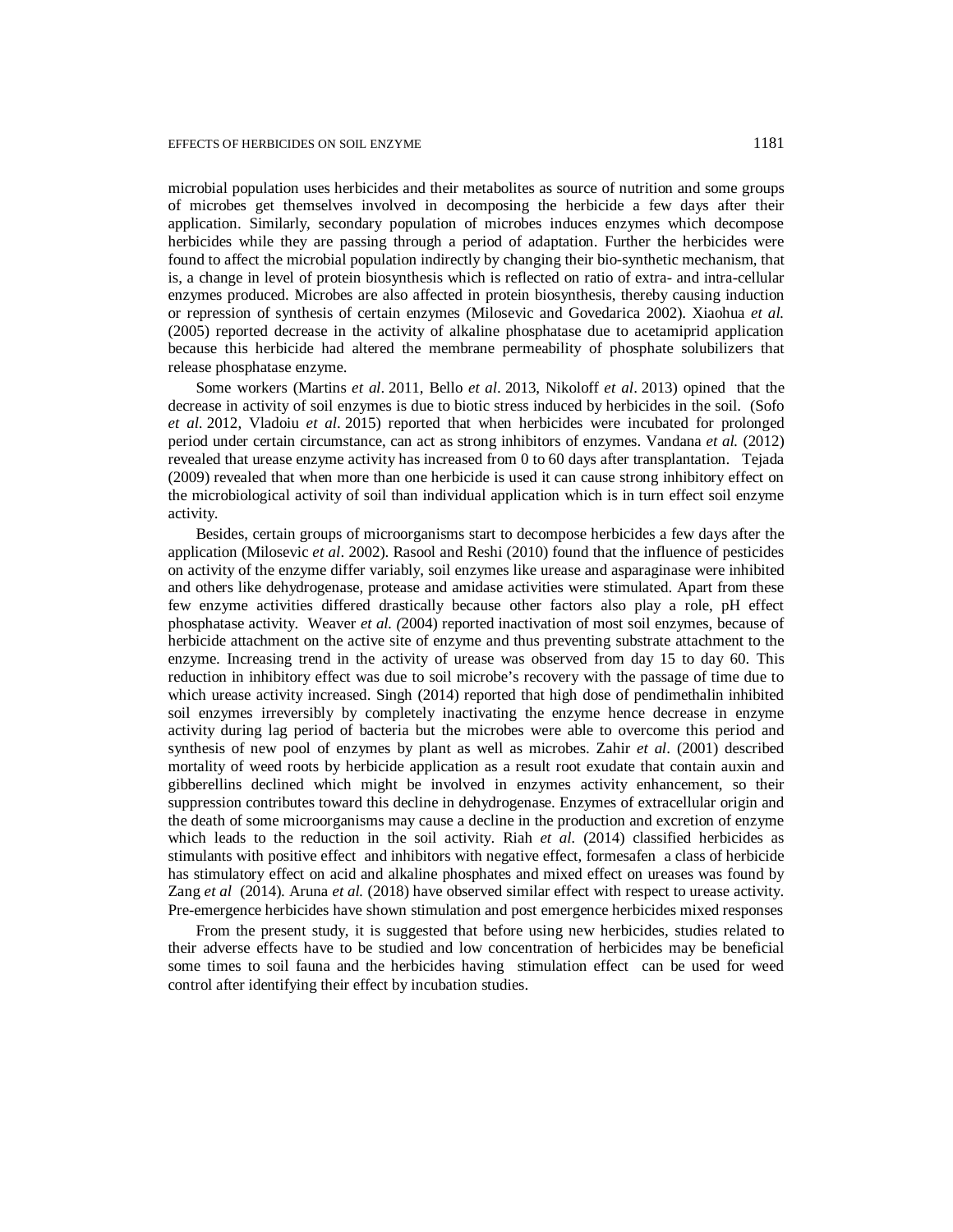## **Acknowledgments**

This study is a part of first author's (JAK) Ph.D. thesis and thanks the Professor Jayashankar Telangana, State Agricultural University for providing the facilities to carry out this work..

#### **References**

- Aon MA and Colaneri AC 2001. Temporal and spatial evolution of enzymatic activities and physic-chemical properties in an agricultural soil. Applied Soil Ecology **18**: 255.
- Aruna Kumari J Rao PC Madhavi M and Padmaja G 2018. Effect of herbicides on the activity of soil enzymes urease in maize crop. Indian Journal of Agriculture Research **52**(3): 300-304.
- Bello D, Trasar-Cepeda C, Leirós MC and Gil-Sotres F 2013. Modification of enzymatic activity in soils of contrasting pH contaminated with 2, 4-dichlorophenol and 2,4,5-trichlorophenol. Soil Biology and Biochemistry **56**: 80-86.
- Bouyoucos GJ 1962. Hydrometer method improved for making particle size analyses of soils. Agronomy. Journal **54**: 464-465.
- Dobrovoljskiy GV and Grishina LA 1985, *Ohrana poåv*. Kolos, Moskva. 224.
- Frankenberger WT, Tabatabai MA 1991. Factors affecting L-asparaginase activity in soils. Biology and Fertility of Soils **11**: 1- 5.
- Jackson ML 1973. Soil Chemical Analysis. Prentice Hall of India Private Limited., New Delhi.
- Latha PC and Gopal G 2010. Influence of herbicides on cellulolytic, proteolytic and phosphate solubalizing bacteria. International Journal of Plant Protection **3**(1): 83-88.
- Martins PF, Carvalho G, Gratão LG, Dourado MN, Pileggi M, Araújo WL and Azevedo RA 2011. Effects of the herbicides acetochlor and metolachlor on antioxidant enzymes in soil bacteria. Process Biochem. 1186-1195.
- Milosevic NA and Govedarica MM 2002. Effect of herbicides on microbiological properties of soil. Proceedings of Natural Sciences **102**: 5-21.
- Nikoloff N, Escobar L, Soloneski S, Larramendy ML 2013. Study of cytotoxic and genotoxic effects induced by herbicide S-metolachlor and its commercial formulation twin pack gold in human hepatoma (HepG2) cells. Food Chemical Toxicology **62**: 777–781.
- Olsen SR, Cole CV, Watanabe FS and Dean LA 1954. Estimation of available phosphorus in soils by extraction with sodium bicarbonate. Circulation from USDA, 939.
- Rasool N and Reshi ZA 2010. Effect of the fungicide Mancozeb at different application rates on enzyme activities in a silt loam soil of the Kashmir Himalaya, India International Society for Tropical Ecology **51**(2): 199-205,
- Riah W Laval K Laroche-Ajzenberg E, Mougin C, Latour X and Trinsoutrot-Gattin I 2014. Effect of pesticides on soil enzymes : A review. *Environmental Chemistry Letters* **12**: 257-273
- Singh R 2014. Influence of pendimethalin with different fertilizer on soil enzyme activities in Bulandshahr soil. International J. of Scientific and Research Publications **4**(5): 1-6
- Sofo A, Scopa A, Dumontet S, Mazzatura A and Pasquale V 2012. Toxic effects of four sulphonylureas herbicides on soil microbial biomass. Journal of Environmental Sciences Health Part B. **47**: 653-659.
- Sowden FJ 1958. The forms of nitrogen in the organic matter of different horizons of soil profiles. Canadian Journal of Soil Science **38**: 147-154.
- Subbaiah BV and Asija GL1956. A rapid procedure for the determination of available nitrogen in soils. Current Science **25**: 259- 260.
- Tejada M 2009. Evolution of soil biological properties after addition of glyphosate, diflufenican and glyphosate plus diflufenican herbicides. Chemosphere **76**: 365-373.
- Vandana LJ Rao PC and Padmaja G 2012. Effect of herbicides and nutrient management on soil enzyme activity. J. Rice Res. 2012 **5**(1&2): 50-57